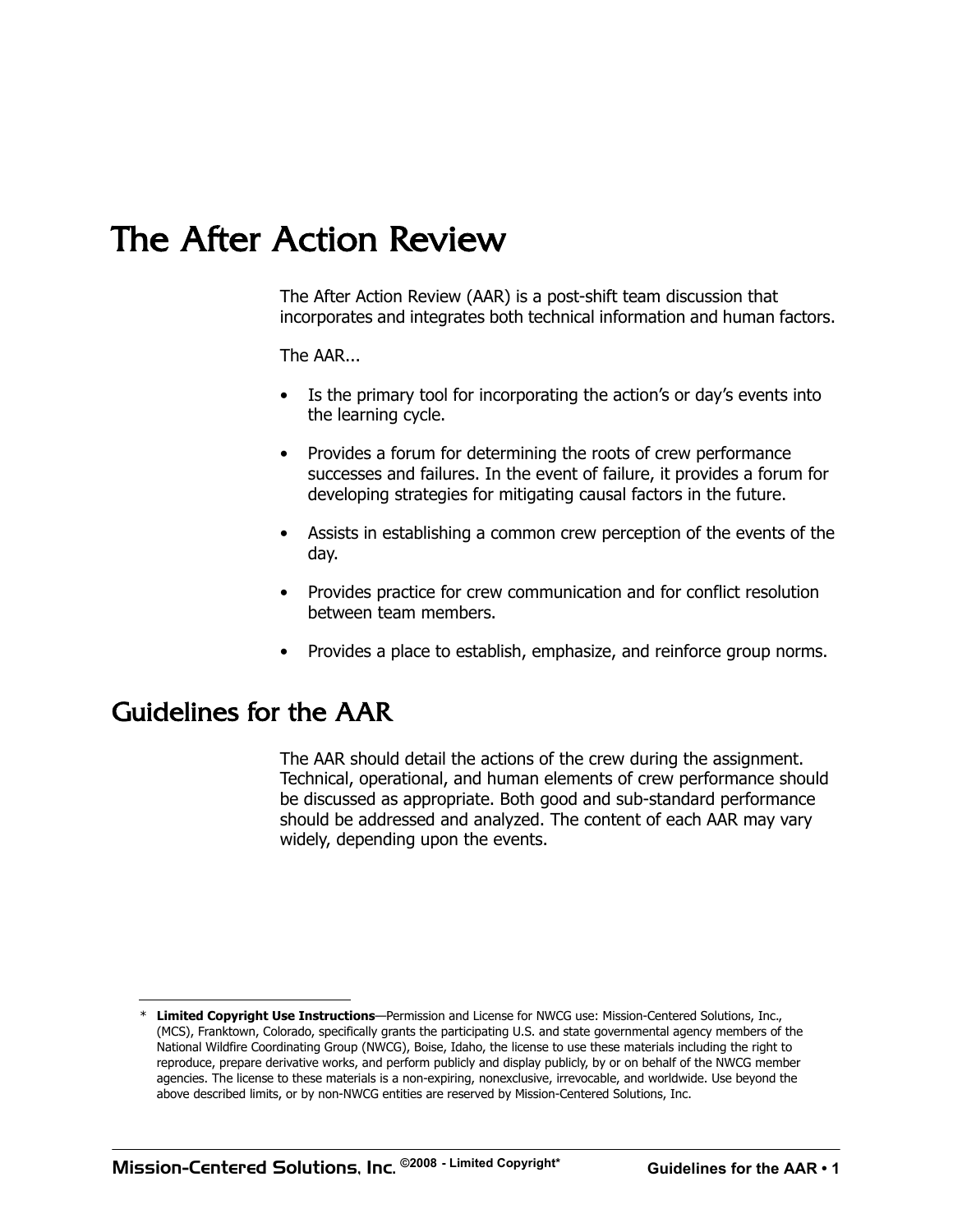Subjects discussed or mentioned during an AAR may include the following:

- 
- Techniques used Lessons learned
- 
- events, changes changes
- Perception of events Coordination
- 
- • Environmental problems Safety concerns
- 
- 
- 
- 
- Technical performance Equipment performance
	-
- Planning **•** Procedures adherence
- • Communication of directions, Environmental attributes or
	-
- • Communication Attitude impacts
	-
- Stress impacts Roles and Responsibilities
- Fatigue impacts Environmental indicators
	- Questions and answers Organizational issues or cultural Adapting entity and the settle of the example of the team and the team of the settle team of the settle settle

In general, an AAR answers these questions:

- 1. What was planned?
- 2. What really happened?
- 3. Why did it happen?
- 4. What can we do better next time?

Some days are more exciting than others, and the AAR should reflect this reality. As a crew leader, you will need to focus the AAR to make it effective.

Adjust the content of the AAR to reflect the events of the day, but don't assume *nothing* happens on a quiet day. A crew can fall down on quiet days as easily as it can on busy ones. Low stress can breed complacency. Keep the AAR straight-forward and focused on task.

Following are some watchouts to keep in mind during AARs:

- Don't over-analyze the day's events. Short of a catastrophic problem important factors and move along. In some cases, you may need to that really needs to be torn down and examined, discuss only the most guide or limit the discussion so that it does not get too deep or convoluted.
- Don't allow the AAR to bog down with trivia or unnecessary details that do not relate to the unit's actions and events. If nothing happened, don't feel obligated to extract a 30-minute AAR from it.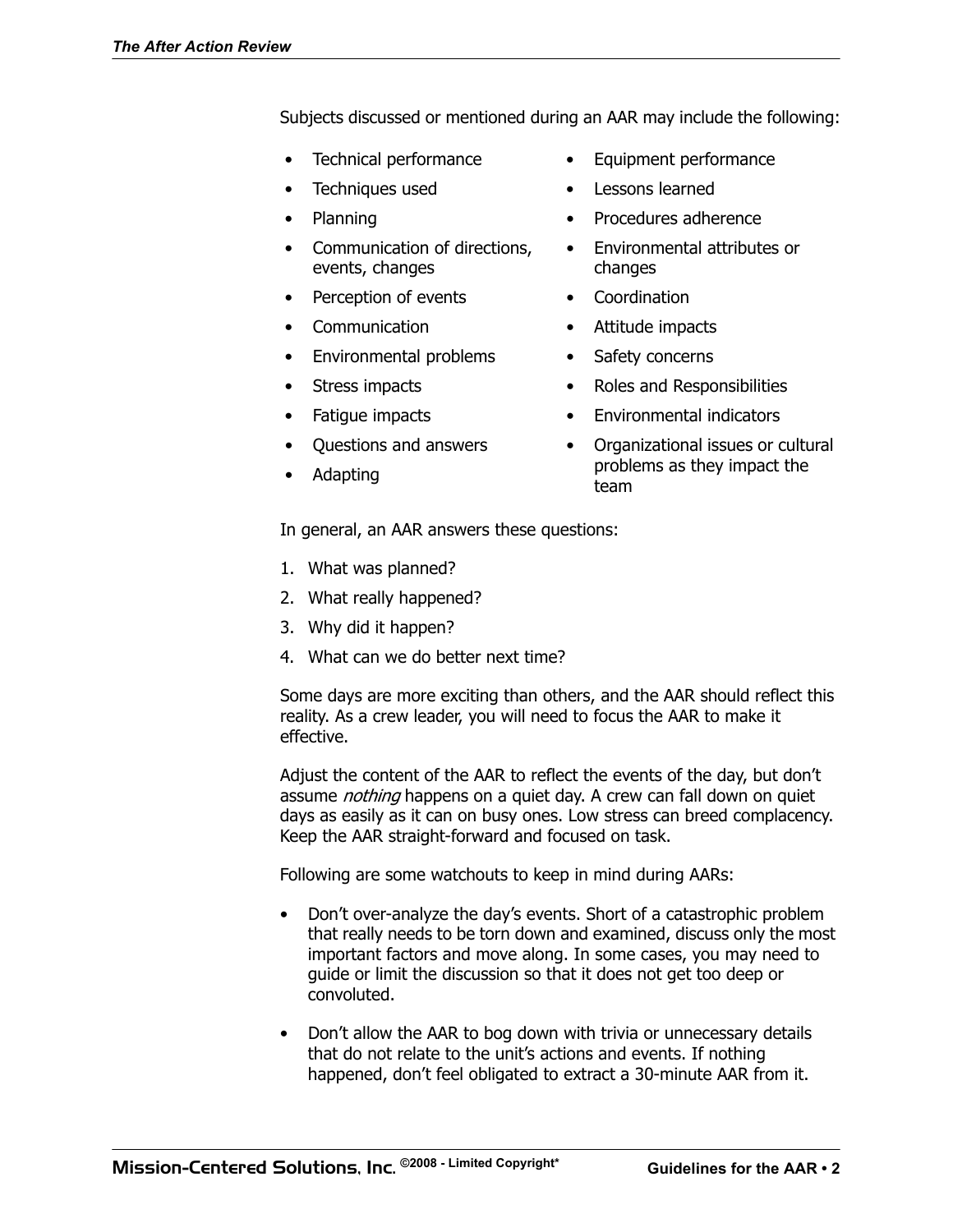# Timing the AAR

The AAR is a learning tool. Time it to occur when the crew is ready and able to learn. As a leader or supervisor, you need to plan the AAR so that it can be as effective as possible.

**End of the day**—Generally, AARs conducted immediately after the shift provide the best learning. This is the time when most things are still fresh in the mind both technically and emotionally. Unless the feelings associated with an event are very strong, crew members will not retain an emotional memory of it for long.

#### Emotion and Memory

If human factors performance is important for effective learning, discussing the emotional aspect of an experience right away is critical. Terms such as frustrated, confused, unsure, apprehensive, and pissed off can indicate the emotional manifestation of a human factors breakdown. After time passes, most people forget that they were confused or frustrated about a specific situation. The emotional aspect of the event fades, and the event itself can be reduced to its technical aspect only.

 shift AAR cannot be implemented: for example, when you have a tired **Split format**—This format is the second-best choice when a full postcrew but also have important things to discuss.

In the split format, the "What really happened?" part of the AAR is explored at the first opportunity, but the remaining part of the briefing is postponed until later. The "What really happened?" stage requires the most emotional recall and focuses only on recalling the events of the action. Analysis and creative thinking are needed for the latter stages, and a crew with no mental energy will have difficulty with these. In this format, these stages are delayed until the crew is ready to learn.

- **Start of the day**—Conducted prior to morning briefing, this type of AAR enables crew members to retain many details from the previous day. Crew members are generally not as interactive or engaged as they would be right after the event. Although better than nothing, an AAR conducted the next morning is hard to get started and to keep moving.
- aspect and much of the detail is missing. This type of briefing does not **End of assignment**—Unlike the post-shift AAR, this AAR is usually is more academic and global in nature because most of the emotional have to be conducted in the four-question AAR format. Since the postshift AAR is concentrated on daily performance, the post-assignment briefing may concentrate more on large events, operational procedures, shelved, or organization-related issues.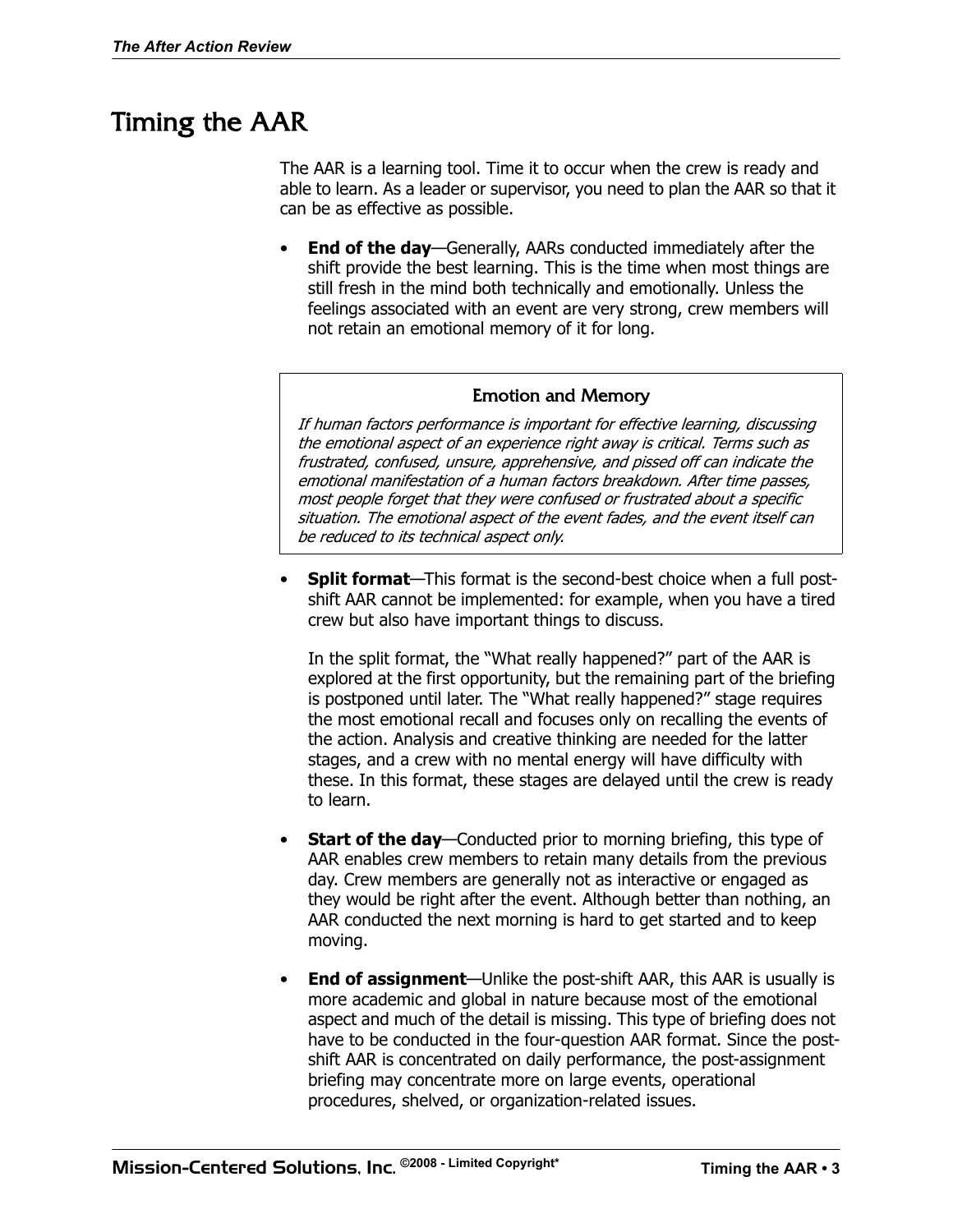## Location

An AAR can be conducted nearly anywhere as long as the crew has some privacy and all the crew members can hear and be heard. An AAR can take place on assignment to departure, in the truck headed back to headquarters, or in a quiet spot after dinner. It is more important *that* it is conducted, not *where* it happens.

## Formality

Make the AAR a standard operating procedure for your team—as important as any other required activity. Informal conduct may threaten the importance of the AAR in the crew's eyes. As any formal activity, make sure you have the time and the place to accomplish it effectively.

### **Confidentiality**

Advocate and demonstrate privacy and confidentiality. What happened in the AAR and who said what should stay within the confines of the AAR. Although specific information may come out as a result of the AAR, the details about what was said by individual crew members should be kept confidential.

This code of conduct should be strongly enforced, as it is the foundation that enables all crew members to speak freely and confidently without fear of retribution or attribution.

You can reinforce this conduct by taking the following kinds of action:

- Selecting a private place to conduct the AAR
- • Purposely removing or destroying drawings and other information that is used or constructed during the AAR
- Allowing other parties to view the AAR only if all crew members have given permission and are comfortable with it.
- Reprimanding crew members who disclose inappropriate information concerning the AAR to others or otherwise undermine the confidentiality of the AAR.

Issues that need to be brought to the attention of higher-ups should be done so independently by the supervisor. Supervisors should try to concentrate and disclose the what not the who of issues that need to be elevated from an AAR.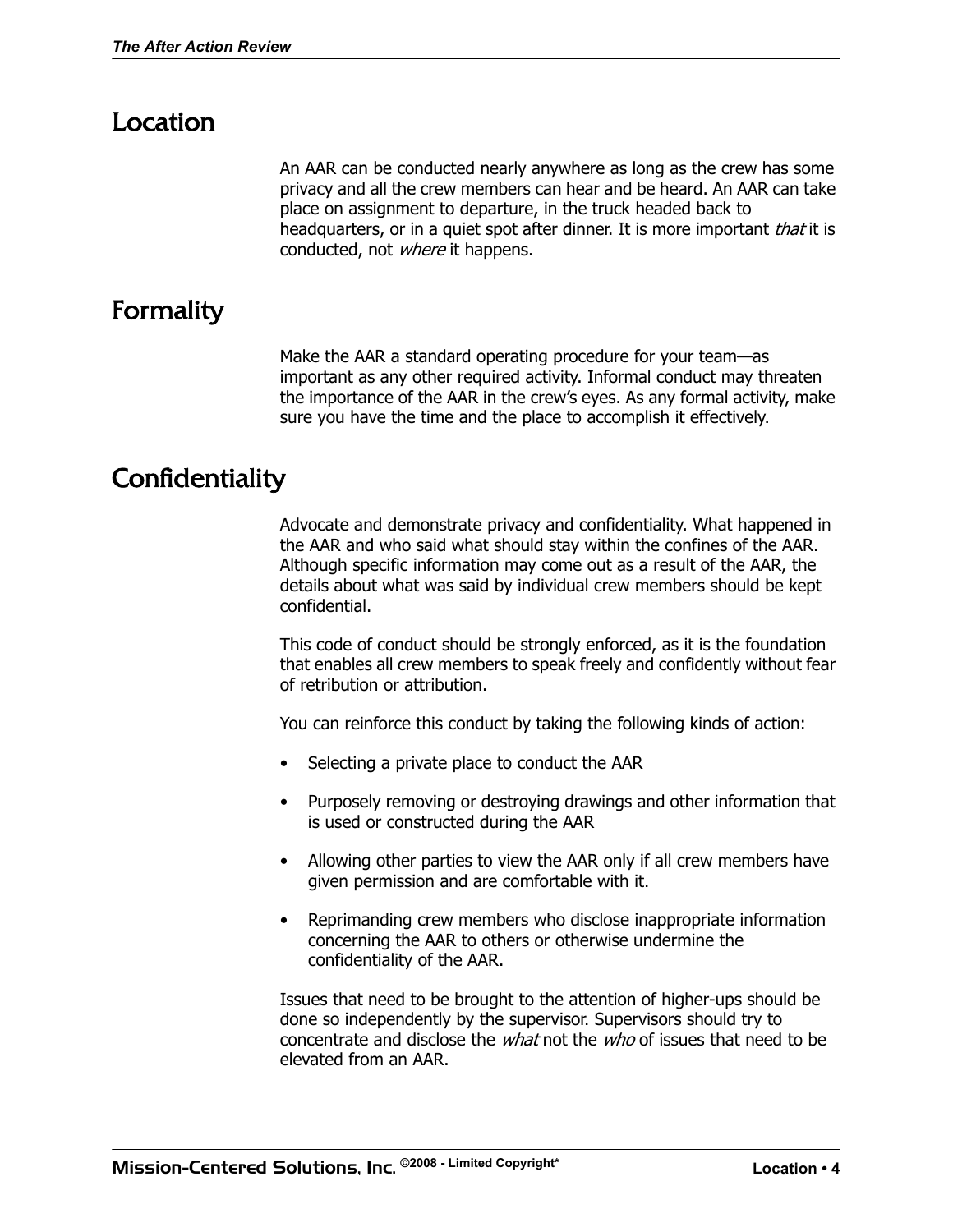# AAR Format

The AAR answers, as a minimum, the following questions:

- 1. What was planned?
- 2. What really happened?
- 3. Why did it happen?
- 4. What can we do better next time?

#### 1. What was planned?

What were the goals and objectives?

- Incident action plan
- Crew incident goals
- Other crew goals
- Individual goals
- Additional unstated goals

What barriers did we expect?

- Safety hazards or dangers identified in the incident action plan
- "Experience tells us" problems

### 2. What really happened?

Discover the events of the day through your crew member's eves. Collectively, the crew probably knows what happened, but each individual may not.

Use facilitation techniques to have the crew rebuild what happened. Recount the day's events and ask questions that promote and encourage crew members to fill in the blanks.

In situations where you were the primary observer and decision maker, help the crew fill in the blanks through your eyes and experiences. Add context and perspective where appropriate to make the situation clearer.

Ask questions. Find out whether the crew was unsure about what they we supposed to be doing at times or if they were not clear about what was happening around them. Ask specifically about anything you noticed during the day that indicated people had inaccurate or poor situation awareness.

**Listen carefully.** Resolve inconsistencies, and be an active listener.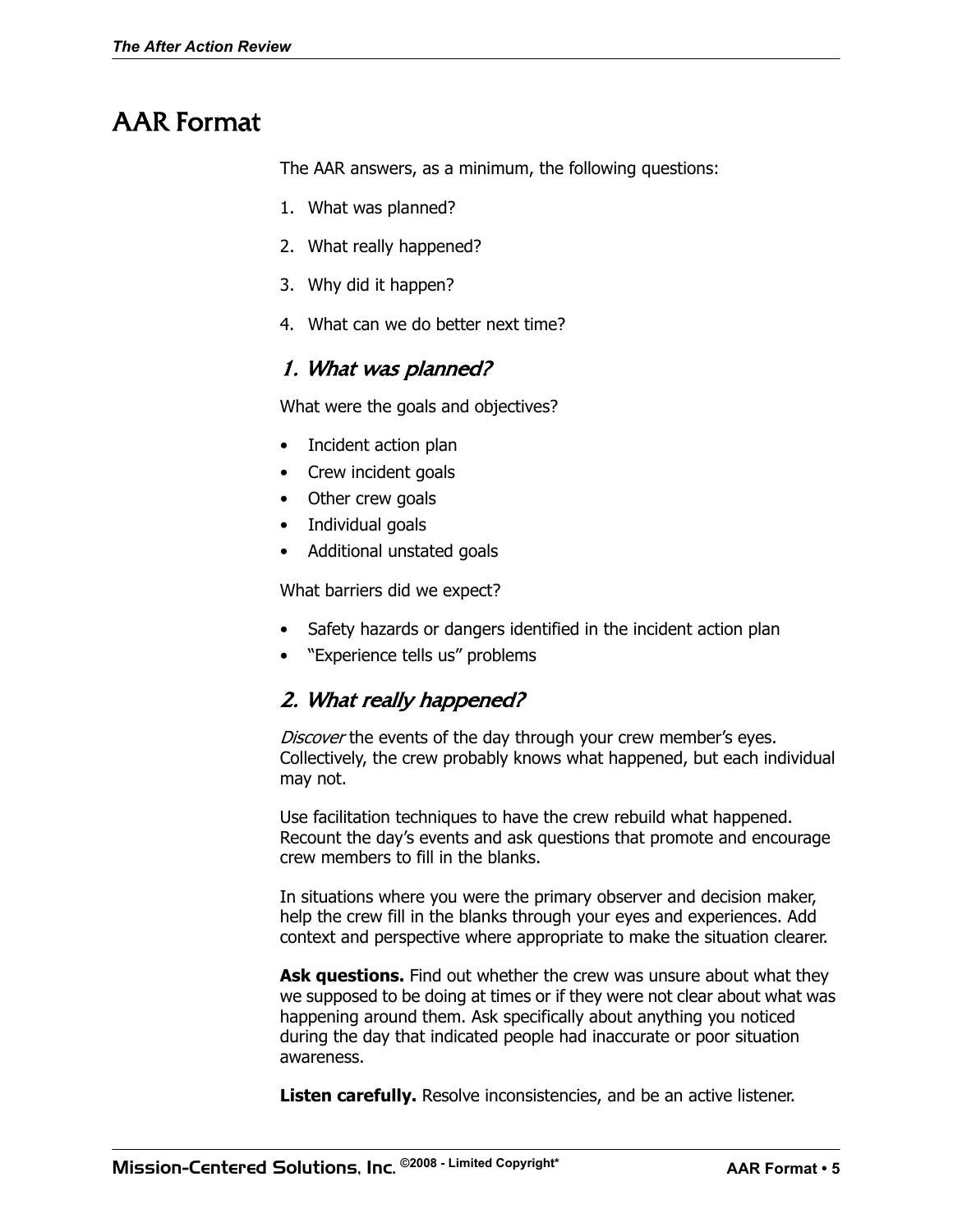#### **Examine your team's performance:**

- Compare it against established standards for crew effectiveness.
- Analyze whether crew members deliberately stepped through key components of the decision making model.
	- **Recognition:** When was the problem realized and by whom? Were there indicators? If so, what were they? Was there information in the plan that keyed us to the presence of the indicators?
	- – **Situation Awareness:** Who was aware of the situation, and who was not? How was the problem communicated? Did different crew members perceive the situation differently? If so, why? What was the reality of the situation? What resources were used (or should have been used) to fill in gaps in the information?
	- – **Option Development:** How effective was the selected option or options? If formally discussed, what was the reasoning that led to the final decision? Was it valid?
	- – **Risk Assessment and Analysis:** Were the critical risks identified? If not, why? Were the risks weighed appropriately?
	- – **Action:** Was the action communicated to the crew in an effective, clear, and timely manner? Was the technical execution to standard? How successful was the action at achieving the desired result?

#### **Identify significant barriers**

- Unanticipated barriers
- Team-related barriers (communication barriers, perception barriers, attitudes that presented barriers)
- Individual barriers (stress, fatique, exhaustion, attitude)
- Did the team recognize and respond to any problems?

#### Examples:

- Did the team recognize a changing environmental factor or a Watch Out Situation?
	- Did people recognize it when it occurred? If yes, what was working that enabled the team to stay safe? If no, what should have happened that didn't?
	- Did people communicate the situation to all the affected crew members?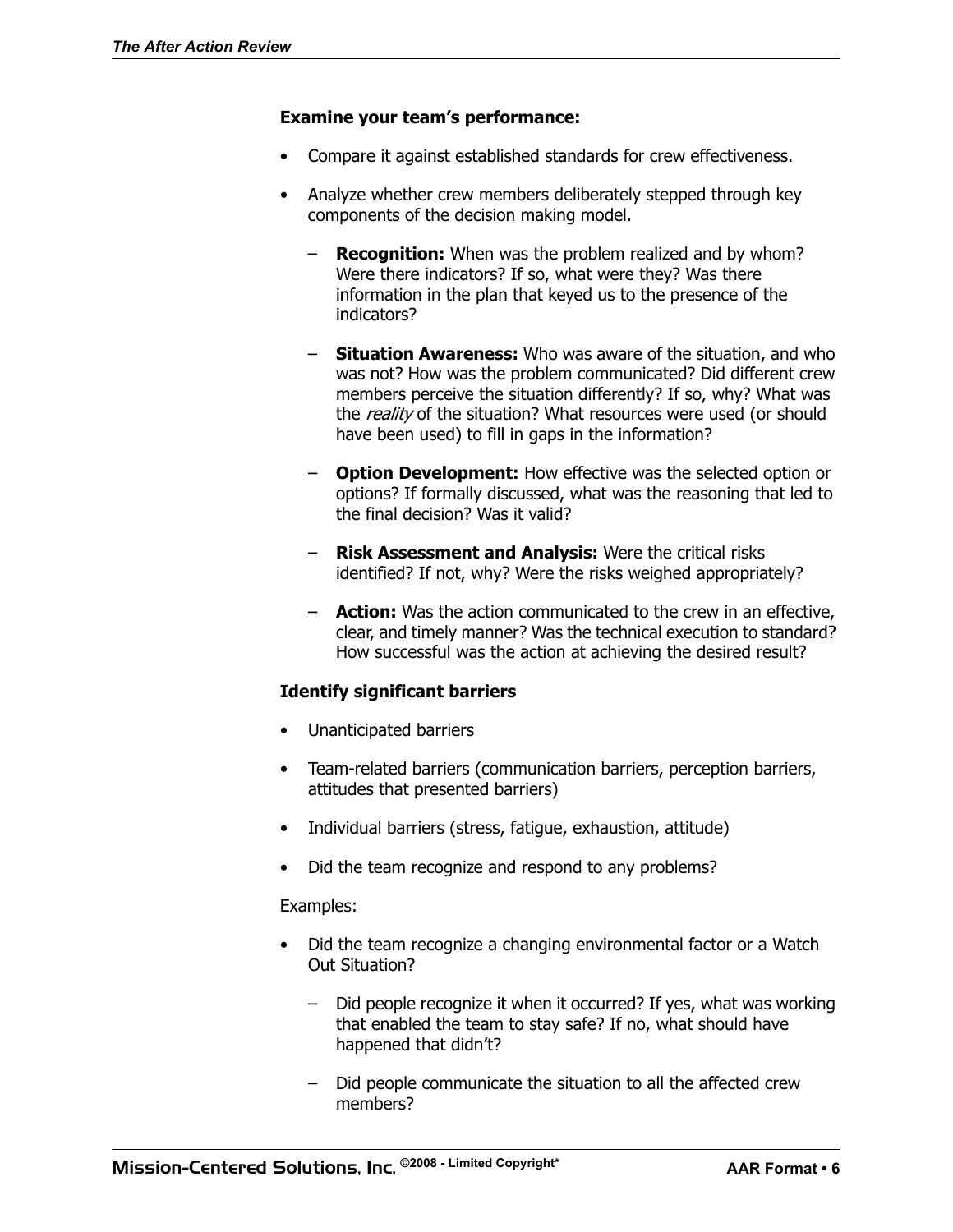- Was the strategy that was deployed effective? If not, were there (in retrospect) indications that the course of action should have been reconsidered? If yes, were there indications that supported the strategy? Were these in the plan?
- Were there times when crew members were out of contact, or were unsure about the big picture? If so, what factors contributed to this situation? If people generally had good situation awareness, what practices helped in keeping everyone on the same page?
- Were there external factors that helped or hindered the effort? How did the team respond to these factors? Was it possible to anticipate the change? Why?

#### **ALWAYS discuss all non-textbook actions.**

#### Examples:

- The crew or command—or both—not using Standard Operating Procedures (SOPs) to accomplish a task.
- Situations that resulted in safety violations, the loss of safety margins, or presented unnecessary risk.

Turn sub-standard actions and results into good lessons about what not to do, and good actions into an opportunity for advanced training. Be prepared to admit mistakes.

### 3. Why did it happen?

Find the root causes behind identified performance successes and failures. In many cases, the crew's performance will contain both good and poor performance. As a leader you should attempt to keep these balanced and in perspective. By providing this emphasis, you have an opportunity to teach your crew members some of your experience in ranking the priority of various factors.

#### **Successes**

It is often much easier to determine the cause for a failure than for a success, and the natural tendency is to concentrate on what was wrong. The need to determine why a crew was successful or effective is just as important as discussing failures, as these are the actions and behaviors you are trying to replicate in the future.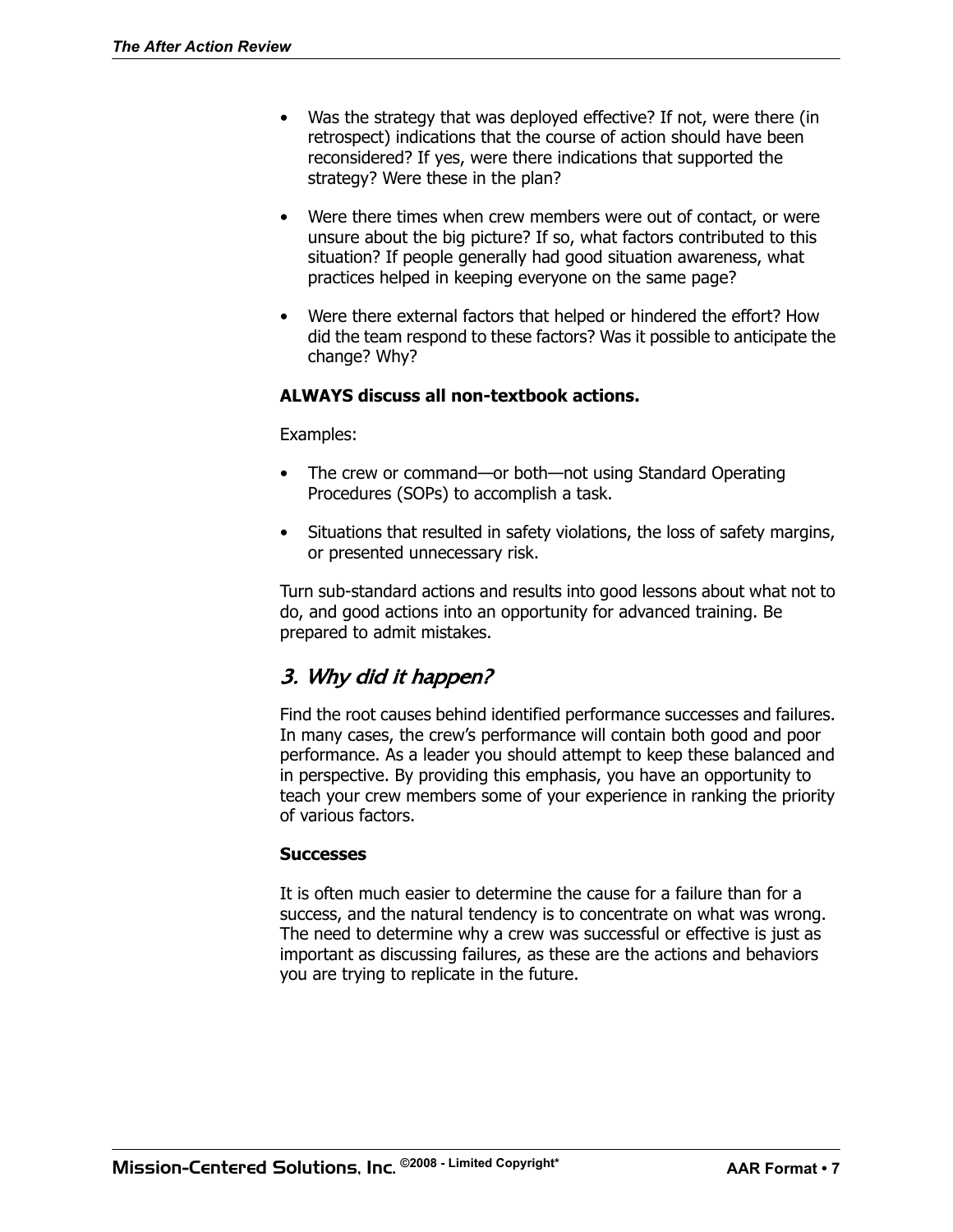Take time to discuss these kinds of successes:

- • A situation was sized up correctly.
- A potential danger was noticed and communicated immediately.
- A maneuver or action was executed exactly as planned or taught.
- Someone had a good idea or an option about how to handle an emerging situation.

 safety and effectiveness in your crew. Don't overlook these opportunities. Focusing on what went right presents an excellent opportunity to reinforce behaviors, procedures, warnings, guidelines, or experiences that promote

#### **Failures**

Inquiries and analysis should concentrate on *what* is right, not *who* is right. When a failure is identified, determine what should have happened, and secondly what didn't happen (or happened wrong).

#### **Individual Failures**

 should have happened, not at the personal integrity of the individual or Identifying an individual crew member's failure is permissible, as long as it goes to the source of the problem. Discussion needs to focus on what individuals involved.

 Personnel reprimands should be left out of the AAR because such actions are disciplinary and do not further the learning of the AAR. That is not to say, however, that a disciplinary action may need to be taken as a result of information that comes out of an AAR.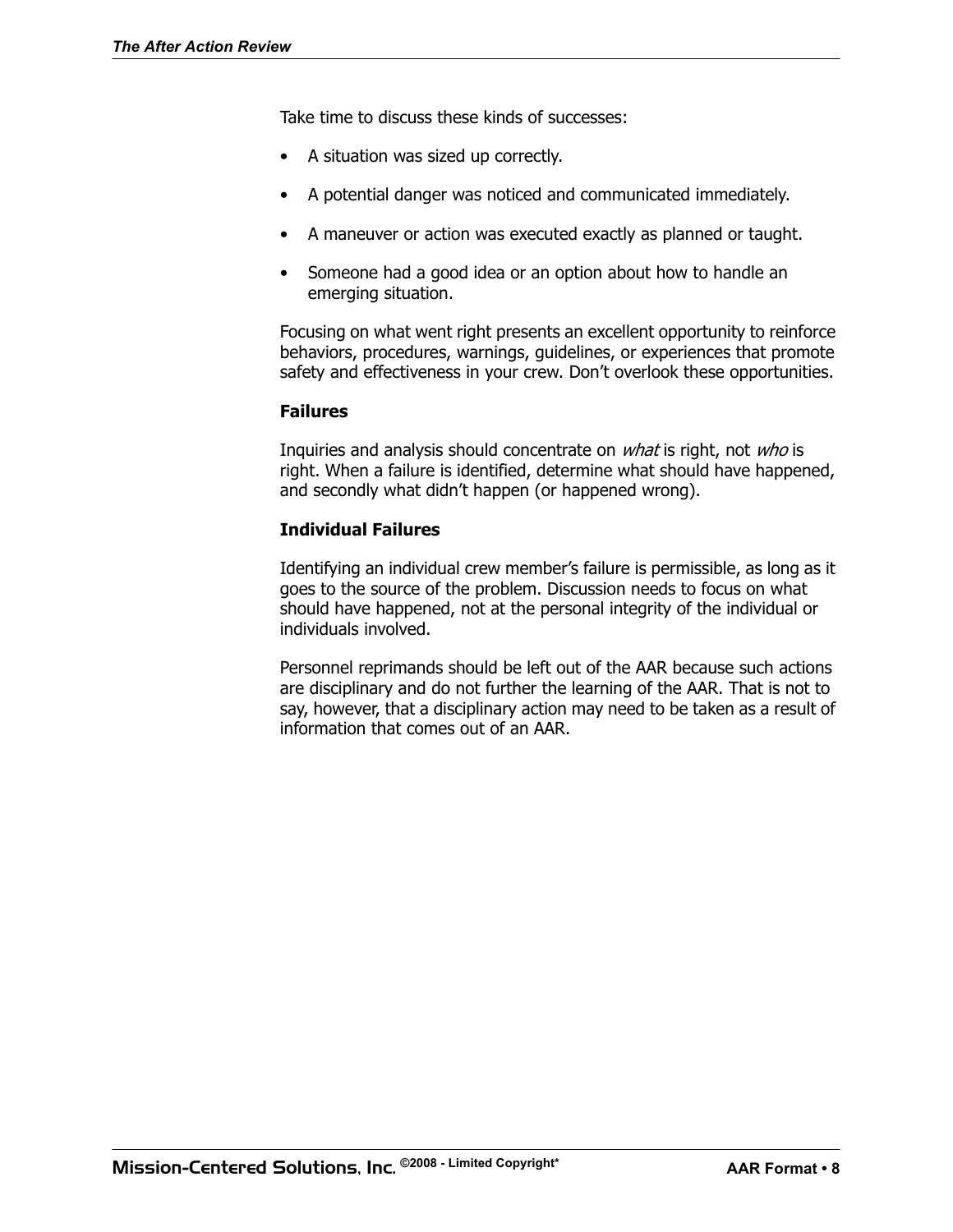#### Out of Range

#### **What seemed to have happened (perception):**

A couple crew members got out of voice range. When the conditions changed and the crew had to move, the leader had to send someone out to find the crew members and bring them back before the crew could move out.

#### **What really happened (reality):**

All crew members were communicating less than usual all day. Many were tired from a poor night's sleep and were working "with their heads down."

Two crew members drifted out of voice range due to inattention from the two crew members as well as the other crew members who were supposed to be communicating with them.

Noise from the fire and the saws also contributed to the communications and situation awareness problems.

The leader noticed that the fire had started to move in a direction that could eventually endanger an escape route. When the leader called for the team to get ready to move, people noticed that two crew members were missing. The leader decided not to move the crew until all were accounted for.

The AAR is this situation could go many directions, and could encompass several different factors.

Possible areas for discussion:

- • **Losing contact with the two crew members:** What are the standard communication procedures for crew members without radios? How many on the crew were experiencing the same communications problems?
- Fatigue: How many people didn't sleep well? How widespread was this barrier? Was the crew up to the task? Physically? Mentally?
- **Situation awareness:** Did anyone notice or consider the position of the two crew members? Who noticed the missing crew members? Was this information communicated in a timely manner?
- The fire movement: Who noticed changes in the fire behavior? What was noticed and when? Was it communicated? Who was aware of it? What were the indications that the fire movement could present a danger? Was the perceived danger communicated effectively?
- The attack and subsequent withdraw: Was the crew up to the task technically? Did the situation demand more effort than expected? Were there problems? Were problems and issues communicated?
- the crew members did not come back right away? What were the criteria • **Contingency planning:** Was there a better option than delaying the entire crew until the missing crew members returned? What was planned if for moving vs. staying? Were trigger points identified? Was a contingency plan sent with the crew member who was sent to find the others?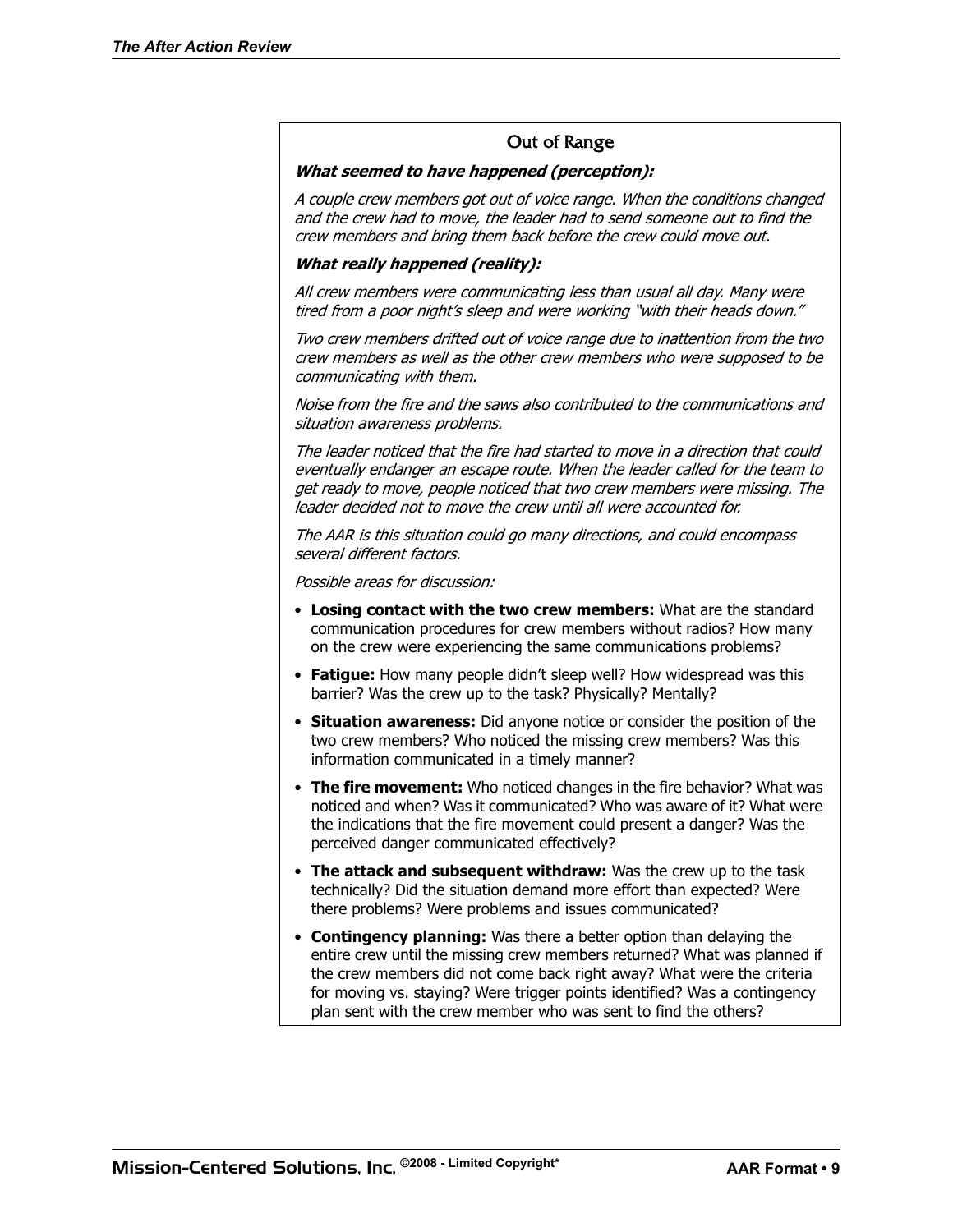#### 4. What can we do better next time?

Once you have identified the root causes, develop remedies that concentrate on improvement strategies. Avoid making up new procedures, rules, or processes unless absolutely necessary. In most cases the outputs from this portion of the AAR come in the form of enhanced recognition cues that should be folded into the planning phase of the next action, keeping the "crew memory" intact.

Crew goals or objectives for improvement should be incorporated into the next day's planning session. Assist individual crew members to identify goals for their own improvement when necessary, and encourage crew members to help each other with these goals.

Although the AAR is designed to construct a common understanding of the day's events, individual crew members will still learn different things from the same incident or action. This is normal, expected, and necessary. However, this learning will be centred on the common "reality" and the group consensus on the action's results.

| Out of Range <i>- continued</i> |                                                                                                                                                                                                                                                                                                                                                                                                                                                                                           |
|---------------------------------|-------------------------------------------------------------------------------------------------------------------------------------------------------------------------------------------------------------------------------------------------------------------------------------------------------------------------------------------------------------------------------------------------------------------------------------------------------------------------------------------|
|                                 | <b>Identify root causes:</b> After discussion, this crew generally agreed that<br>fatigue stemming from a hard couple of days and no<br>good sleep played a significant role in the issue.<br>Communications procedures were not followed<br>closely; the two crew members who moved out of<br>range along with the other crew members who were<br>supposed to remain in contact with them had a<br>reduced level of awareness. The leader was also slow<br>to realize what had happened. |
|                                 | <b>Strategies:</b> As a result of the AAR, this crew may have an<br>increased awareness of the dangers of fatigue. If the<br>advance indicators of the situation were identified,<br>the crew members will also carry those indicators to<br>the fire tomorrow.                                                                                                                                                                                                                           |
|                                 | Individual strategies may be developed, especially on<br>the part of the leader, who may modify the way these<br>factors are weighed in the risk-benefit equation for<br>this crew. These strategies should be incorporated<br>into the next planning sessions if applicable.                                                                                                                                                                                                             |